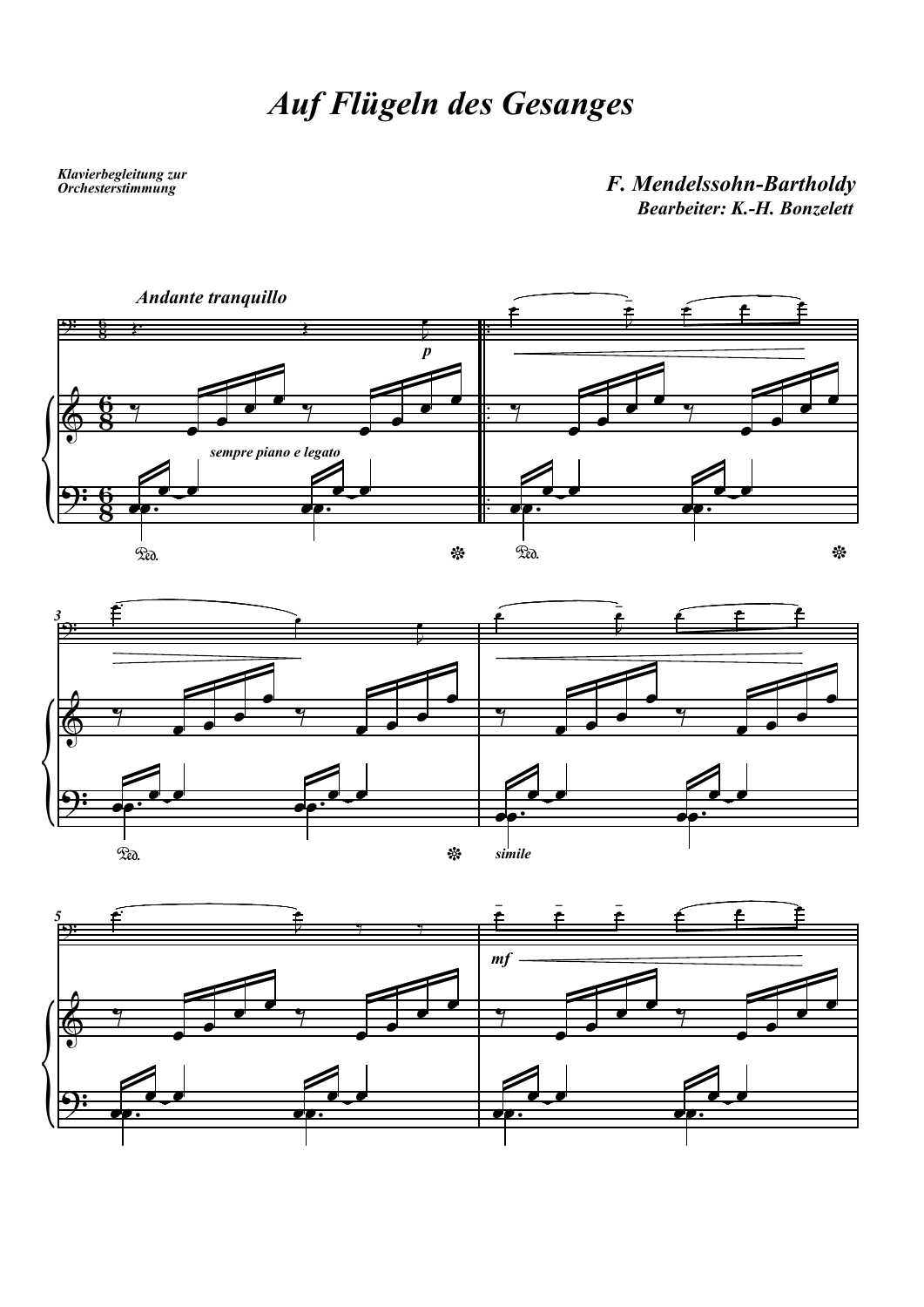







2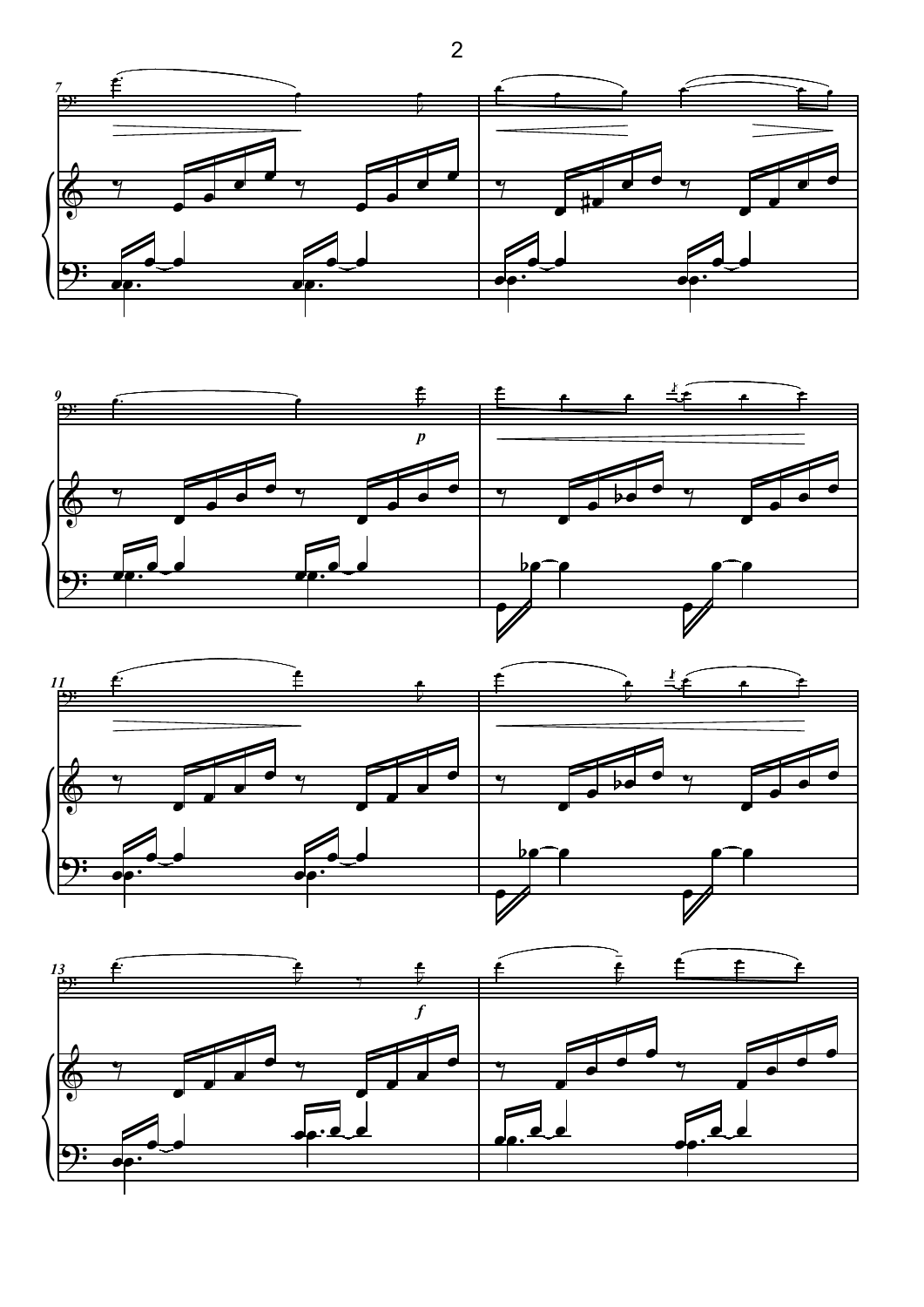







3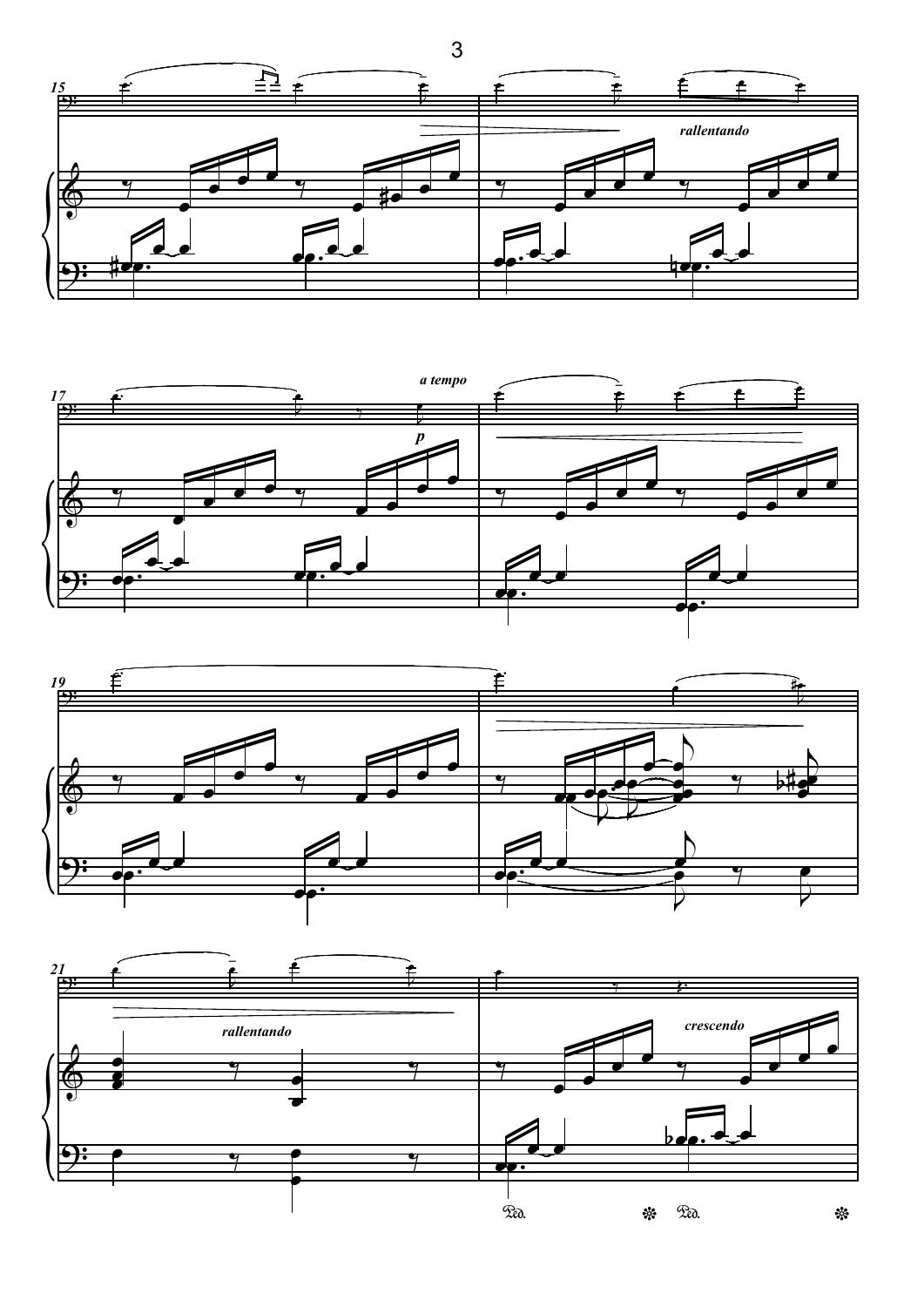





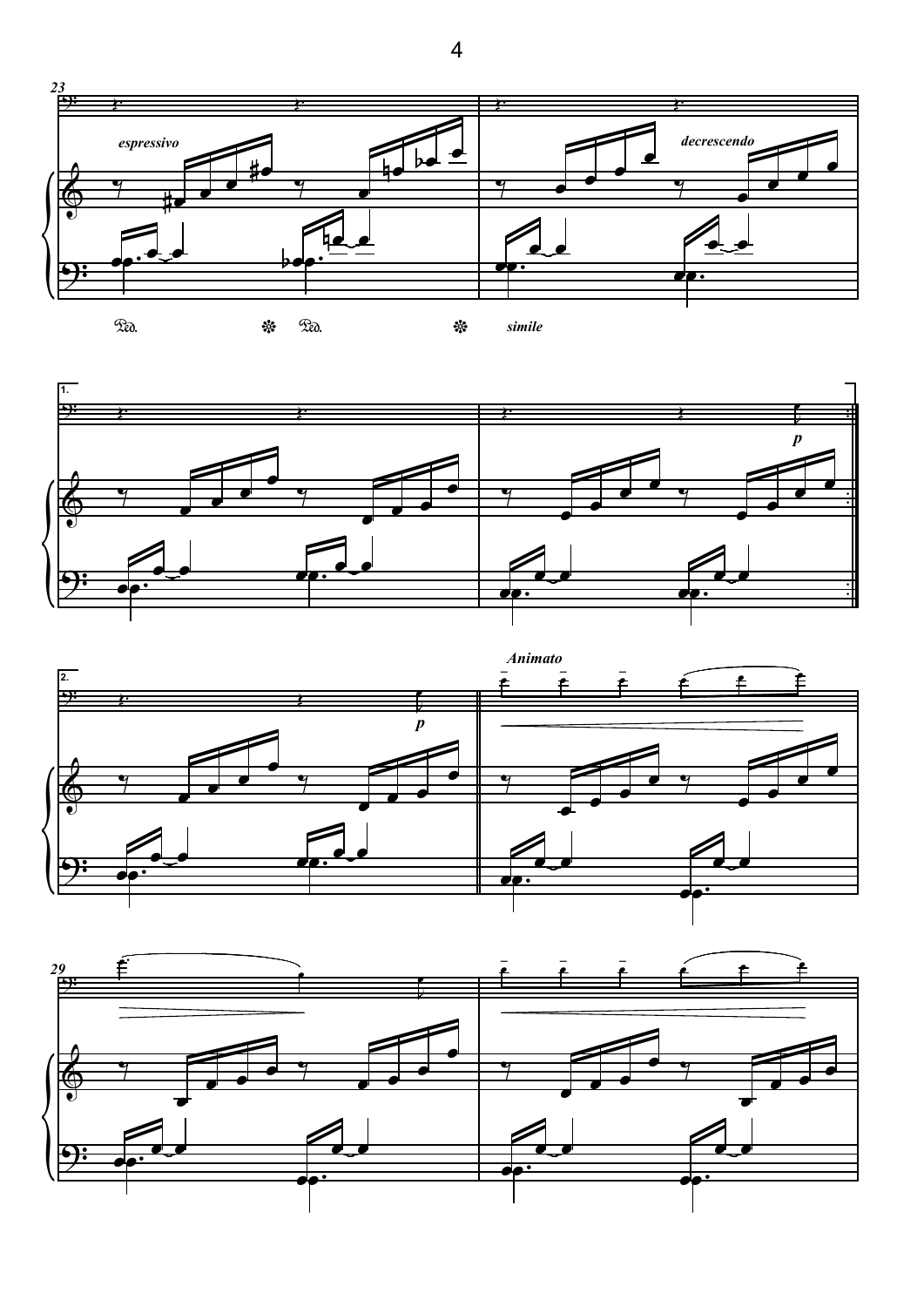







5